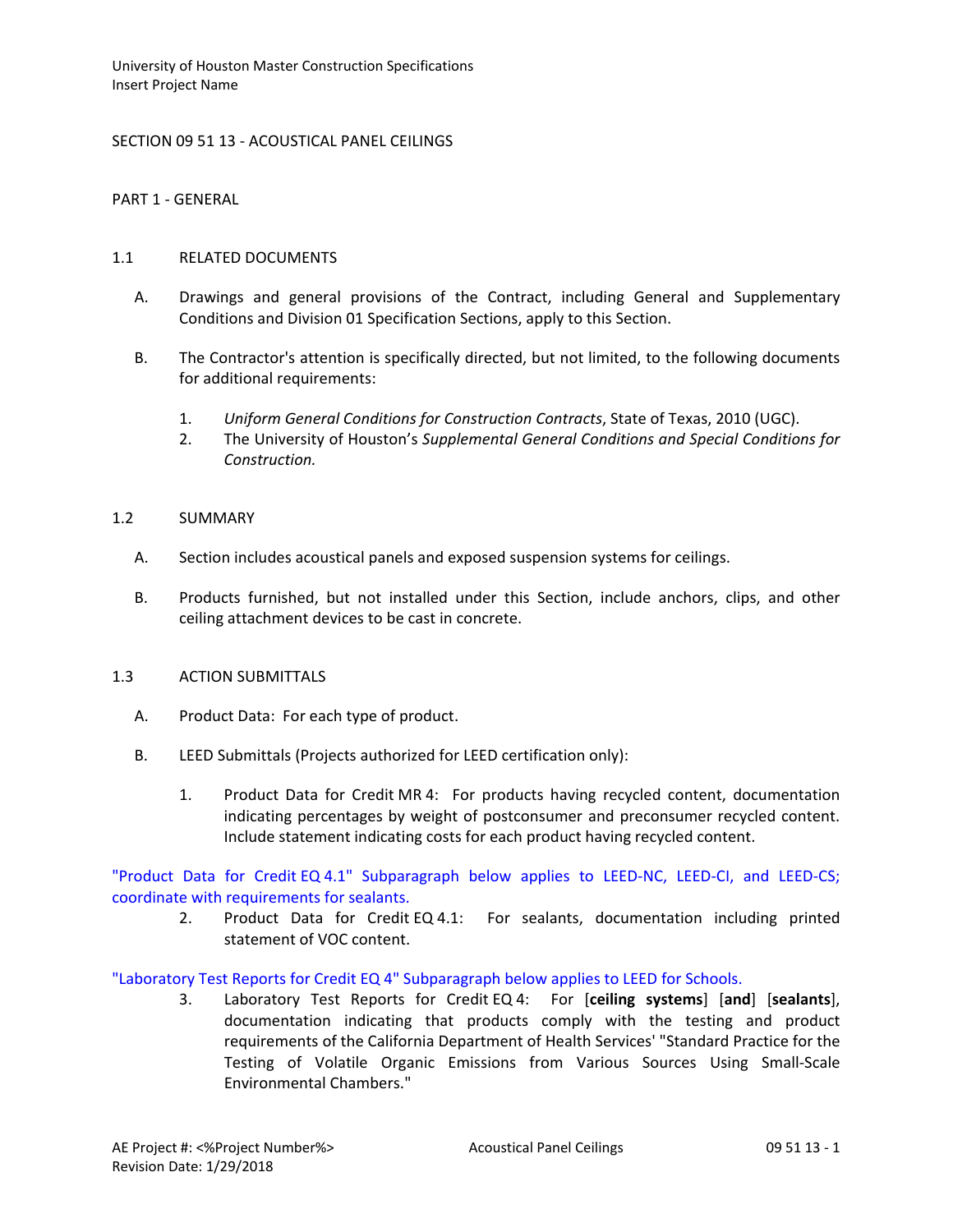Retain "Samples" Paragraph below for single-stage Samples, with a subordinate list if applicable. Retain "Samples for Initial Selection" and "Samples for Verification" paragraphs for two-stage Samples.

- C. Samples: For each exposed product and for each color and texture specified, 6 inches in size.
- D. Samples for Initial Selection: For components with factory-applied color finishes.
- E. Samples for Verification: For each component indicated and for each exposed finish required, prepared on Samples of size indicated below.
	- 1. Acoustical Panel: Set of 6-inch- square Samples of each type, color, pattern, and texture.
	- 2. Exposed Suspension-System Members, Moldings, and Trim: Set of 6-inch- long Samples of each type, finish, and color.

## 1.4 INFORMATIONAL SUBMITTALS

- A. Coordination Drawings: Reflected ceiling plans, drawn to scale, on which the following items are shown and coordinated with each other, using input from installers of the items involved:
	- 1. Suspended ceiling components.
	- 2. Structural members to which suspension systems will be attached.
	- 3. Items penetrating finished ceiling including the following:
		- a. Lighting fixtures.
		- b. Air outlets and inlets.
		- c. Speakers.
		- d. Sprinklers.
	- 4. Perimeter moldings.
- B. Qualification Data: For testing agency.
- C. Product Test Reports: For each acoustical panel ceiling, for tests performed by a qualified testing agency.
- D. Evaluation Reports: For each acoustical panel ceiling suspension system and anchor and fastener type, from ICC-ES.
- E. Field quality-control reports.
- 1.5 CLOSEOUT SUBMITTALS
	- A. Maintenance Data: For finishes to include in maintenance manuals.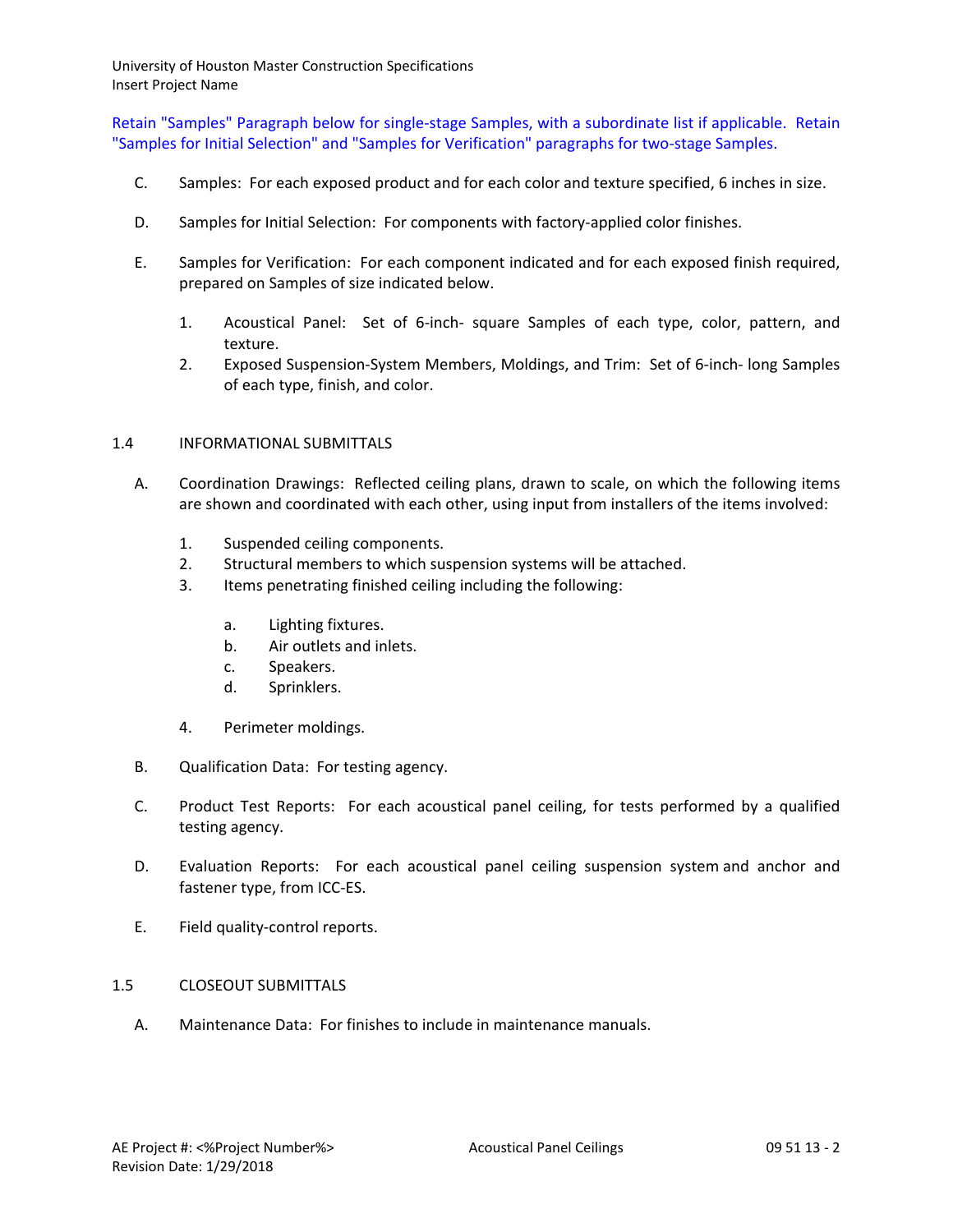### 1.6 MAINTENANCE MATERIAL SUBMITTALS

- A. Furnish extra materials that match products installed and that are packaged with protective covering for storage and identified with labels describing contents.
	- 1. Acoustical Ceiling Panels: Full-size panels equal to 5 percent of quantity installed, rounded to the nearest full box.
	- 2. Suspension-System Components: Quantity of each exposed component equal to 5 percent of quantity installed.
	- 3. Hold-Down Clips: Equal to 5 percent of quantity installed.
	- 4. Impact Clips: Equal to 5 percent of quantity installed.

## 1.7 DELIVERY, STORAGE, AND HANDLING

- A. Deliver acoustical panels, suspension-system components, and accessories to Project site in original, unopened packages and store them in a fully enclosed, conditioned space where they will be protected against damage from moisture, humidity, temperature extremes, direct sunlight, surface contamination, and other causes.
- B. Before installing acoustical panels, permit them to reach room temperature and a stabilized moisture content.
- C. Handle acoustical panels carefully to avoid chipping edges or damaging units in any way.

## 1.8 FIELD CONDITIONS

A. Environmental Limitations: Do not install acoustical panel ceilings until spaces are enclosed and weatherproof, wet work in spaces is complete and dry, work above ceilings is complete, and ambient temperature and humidity conditions are maintained at the levels indicated for Project when occupied for its intended use.

## PART 2 - PRODUCTS

## 2.1 PERFORMANCE REQUIREMENTS

- A. Surface-Burning Characteristics: Comply with ASTM E 84; testing by a qualified testing agency. Identify products with appropriate markings of applicable testing agency.
	- 1. Flame-Spread Index: Comply with ASTM E 1264 for Class A materials.
	- 2. Smoke-Developed Index: 50 or less.

Retain "Fire-Resistance Ratings" Paragraph below only if products specified are part of a fire-resistancerated assembly. Indicate rating, testing agency, and testing agency's design designation on Drawings.

B. Fire-Resistance Ratings: Comply with ASTM E 119; testing by a qualified testing agency. Identify products with appropriate markings of applicable testing agency.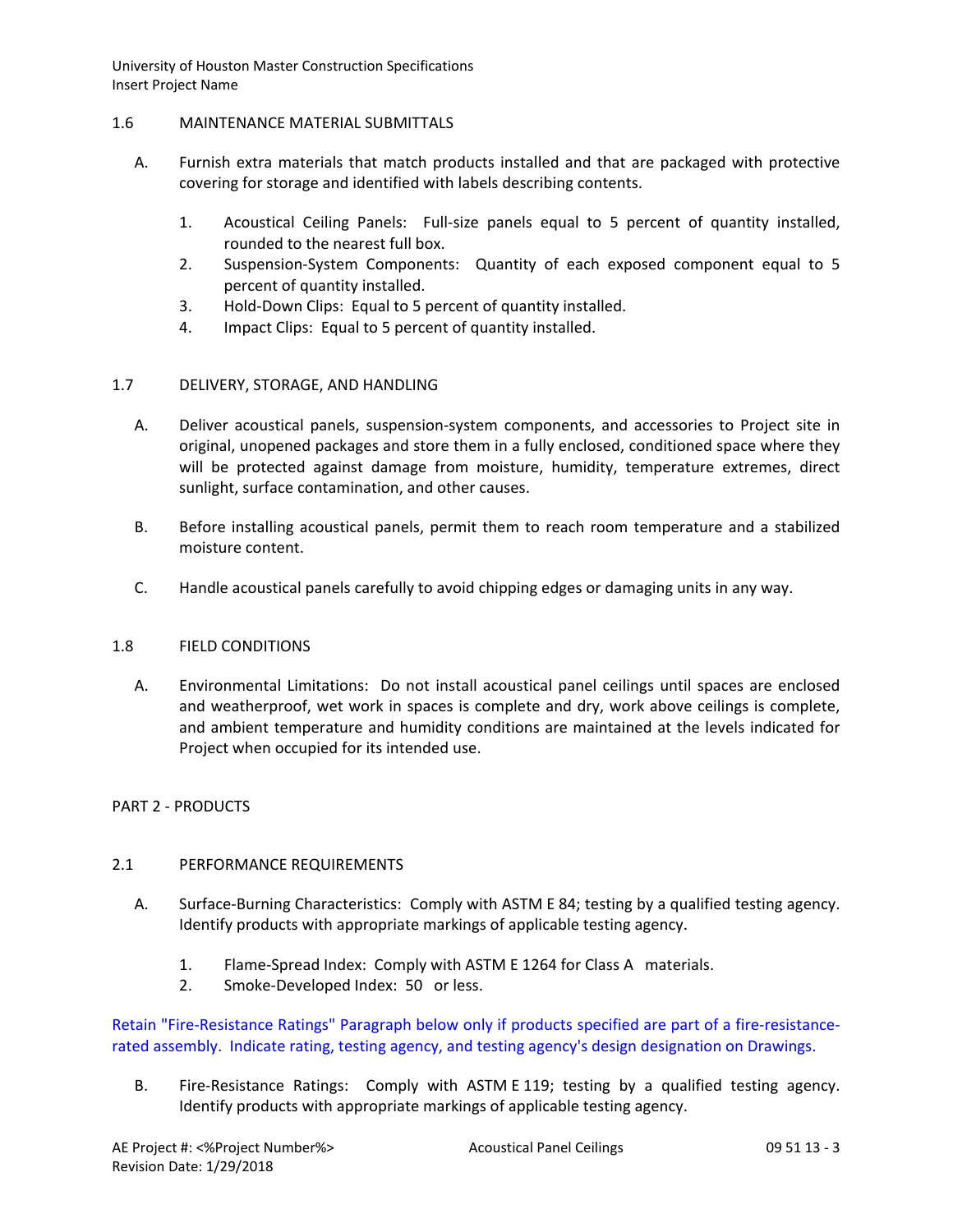> 1. Indicate design designations from UL's "Fire Resistance Directory" or from the listings of another qualified testing agency.

## 2.2 ACOUSTICAL PANELS, GENERAL

- A. Low-Emitting Materials: Acoustical panel ceilings shall comply with the testing and product requirements of the California Department of Health Services' "Standard Practice for the Testing of Volatile Organic Emissions from Various Sources Using Small-Scale Environmental Chambers."
- B. Source Limitations:
	- 1. Acoustical Ceiling Panel: Obtain each type from single source from single manufacturer.
	- 2. Suspension System: Obtain each type from single source from single manufacturer.

Retain "Recycled Content" Paragraph below to specify recycled content if applying for LEED Credit MR 4.

- C. Recycled Content: Postconsumer recycled content plus one-half of preconsumer recycled content not less than 50 percent.
- D. Glass-Fiber-Based Panels: Made with binder containing no urea formaldehyde.
- E. Acoustical Panel Standard: Provide manufacturer's standard panels of configuration indicated that comply with ASTM E 1264 classifications as designated by types, patterns, acoustical ratings, and light reflectances unless otherwise indicated.
	- 1. Mounting Method for Measuring NRC: Type E-400; plenum mounting in which face of test specimen is 15-3/4 inches away from test surface according to ASTM E 795.
- F. Acoustical Panel Colors and Patterns: Match appearance characteristics indicated for each product type.

## 2.3 ACOUSTICAL PANELS ACT-1

- A. [Basis-of-Design Product:](http://www.specagent.com/LookUp/?ulid=344&mf=04&src=wd) Subject to compliance with requirements, provide Armstrong World Industries, Inc. Ultima Open Plan, Item 1942, or comparable product by one of the following:
	- 1. [CertainTeed Corp.](http://www.specagent.com/LookUp/?uid=123456792923&mf=04&src=wd)
	- 2. [USG Interiors, Inc.; Subsidiary of USG Corporation.](http://www.specagent.com/LookUp/?uid=123456815586&mf=04&src=wd)
	- 3. See section 01 25 00 substitution Procedures.

Do not assume that every combination of fire-resistance rating, classification, pattern, color, light reflectance, acoustical rating, edge detail, thickness, and size listed under each product description is available. Before retaining salient characteristics, verify availability with manufacturers.

Retain option in "Classification" Paragraph below along with permitted fire-resistance-rated suspension system if fire-rated assembly is required for Project. Indicate rating, testing agency, and testing agency's design designation on Drawings.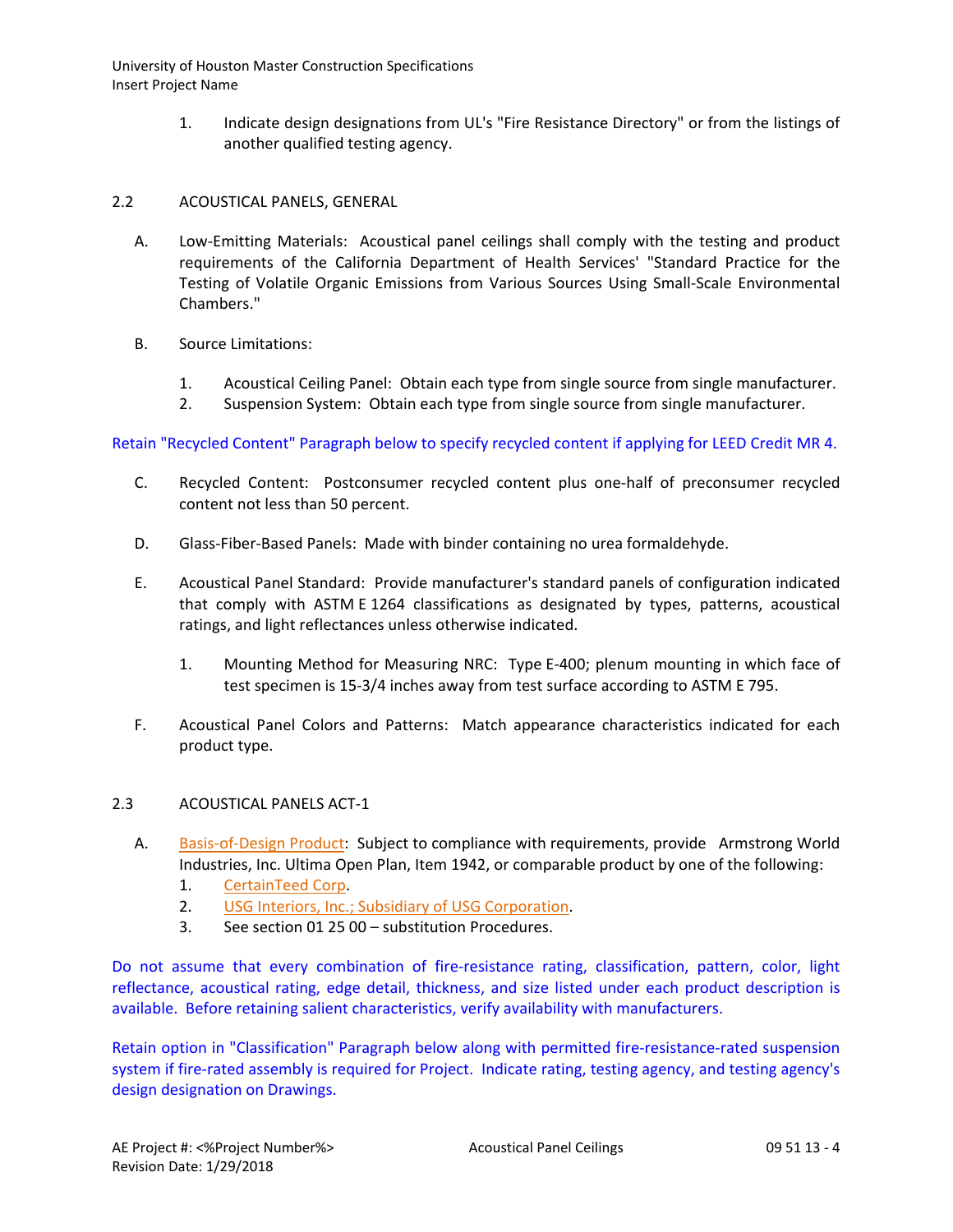- B. Classification: Provide[ **fire-resistance-rated**] panels complying with ASTM E 1264 for type, form, and pattern as follows:
	- 1. Type and Form: Type IV, mineral fiber base with membrane-faced overlay; Form 2, cloth.
	- 2. Pattern: E (lightly textured).
- C. Color: White.
- D. LR: Not less than 0.89 .
- E. NRC: Not less than 0.75.
- F. CAC: Not less than 35.
- G. AC: Not less than 170.
- H. Edge/Joint Detail: Reveal sized to fit flange of exposed suspension-system members.
- I. Thickness: 3/4 inch.
- J. Modular Size: 24 by 24 inches.
- K. Broad Spectrum Antimicrobial Fungicide and Bactericide Treatment: Provide acoustical panels treated with manufacturer's standard antimicrobial formulation that inhibits fungus, mold, mildew, and gram-positive and gram-negative bacteria and showing no mold, mildew, or bacterial growth when tested according to ASTM D 3273 and evaluated according to ASTM D 3274 or ASTM G 21.

## 2.4 ACOUSTICAL PANELS ACT-2

- A. [Basis-of-Design Product:](http://www.specagent.com/LookUp/?ulid=344&mf=04&src=wd) Subject to compliance with requirements, provide Armstrong World Industries, Inc. Optima Open Plan, Item 3355, or comparable product by one of the following:
	- 1. [CertainTeed Corp.](http://www.specagent.com/LookUp/?uid=123456792923&mf=04&src=wd)
	- 2. [USG Interiors, Inc.; Subsidiary of USG Corporation.](http://www.specagent.com/LookUp/?uid=123456815586&mf=04&src=wd)
	- 3. See section 01 25 00 substitution Procedures.

Do not assume that every combination of fire-resistance rating, classification, pattern, color, light reflectance, acoustical rating, edge detail, thickness, and size listed under each product description is available. Before retaining salient characteristics, verify availability with manufacturers.

Retain option in "Classification" Paragraph below along with permitted fire-resistance-rated suspension system if fire-rated assembly is required for Project. Indicate rating, testing agency, and testing agency's design designation on Drawings.

- B. Classification: Provide[ **fire-resistance-rated**] panels complying with ASTM E 1264 for type, form, and pattern as follows:
	- 1. Type and Form: Type XII, glass-fiber base with membrane-faced overlay; Form 2, cloth .
	- 2. Pattern: E (lightly textured).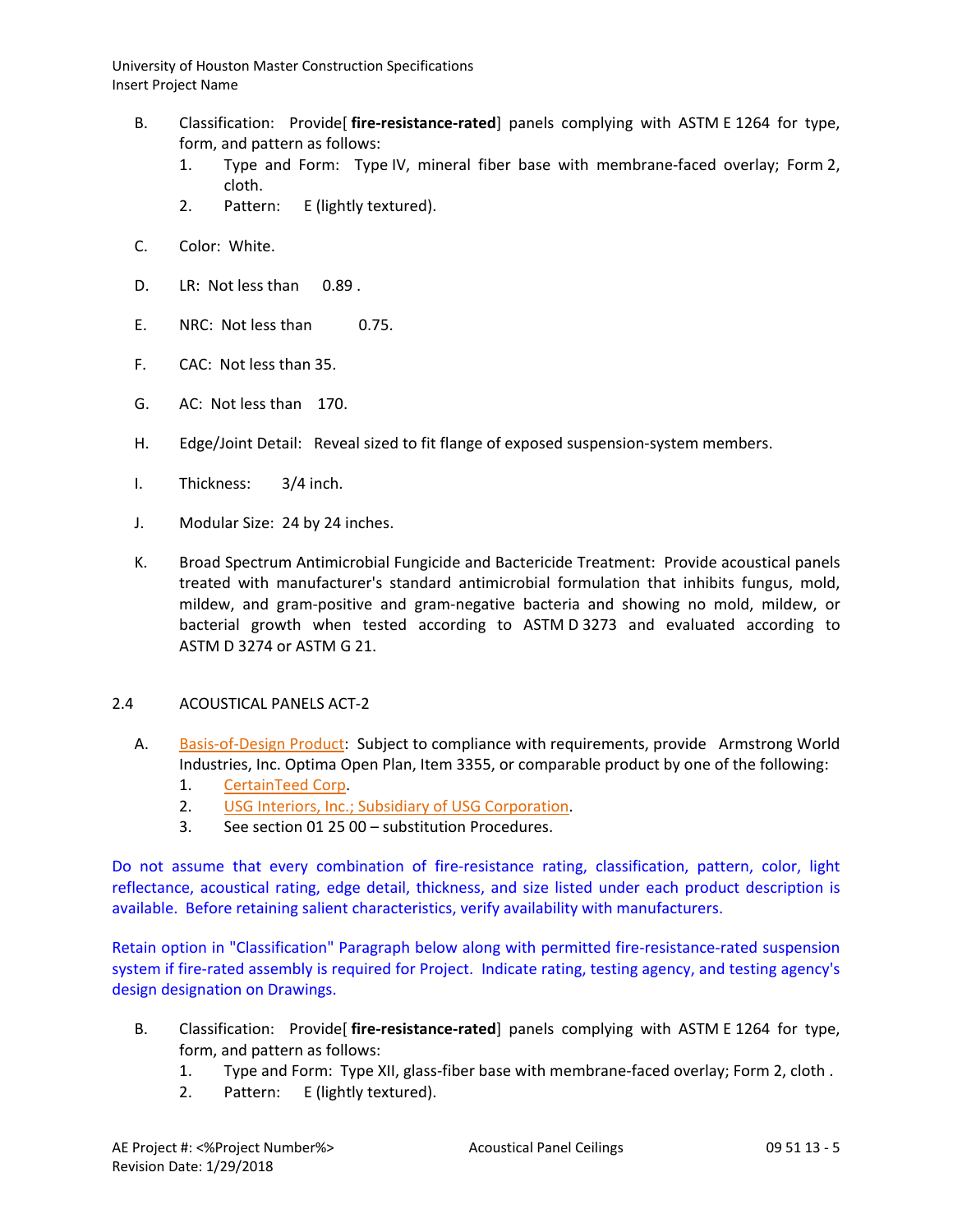- C. Color: White.
- D. LR: Not less than 0.90.
- E. NRC: Not less than 0.90.
- F. CAC: Not less than 25.
- G. AC: Not less than 200.
- H. Edge/Joint Detail: Reveal sized to fit flange of exposed suspension-system members.
- I. Thickness: 1 inch.
- J. Modular Size: 24 by 24 inches.
- K. Broad Spectrum Antimicrobial Fungicide and Bactericide Treatment: Provide acoustical panels treated with manufacturer's standard antimicrobial formulation that inhibits fungus, mold, mildew, and gram-positive and gram-negative bacteria and showing no mold, mildew, or bacterial growth when tested according to ASTM D 3273 and evaluated according to ASTM D 3274 or ASTM G 21.

### 2.5 ACOUSTICAL PANELS ACT-3

- A. [Basis-of-Design Product:](http://www.specagent.com/LookUp/?ulid=344&mf=04&src=wd) Subject to compliance with requirements, provide Armstrong World Industries, Inc. Cortega UH Pattern, or comparable product by one of the following:
	- 1. [CertainTeed Corp.](http://www.specagent.com/LookUp/?uid=123456792923&mf=04&src=wd)
	- 2. [USG Interiors, Inc.; Subsidiary of USG Corporation.](http://www.specagent.com/LookUp/?uid=123456815586&mf=04&src=wd)
	- 3. Substitutions: See Section 01 25 00 Substitution Procedures.

Retain option in "Classification" Paragraph below along with permitted fire-resistance-rated suspension system if fire-rated assembly is required for Project. Indicate rating, testing agency, and testing agency's design designation on Drawings.

- B. Classification: Provide[ **fire-resistance-rated**] panels complying with ASTM E 1264 for type, form, and pattern as follows:
	- 1. Type and Form: Type III, mineral base with painted finish; Form 2, water felted.
	- 2. Pattern: CD (perforated, small holes and fissured).
- C. Color: White.
- D. LR: Not less than 0.82.
- E. NRC: Not less than 0.55.
- F. CAC: Not less than 33.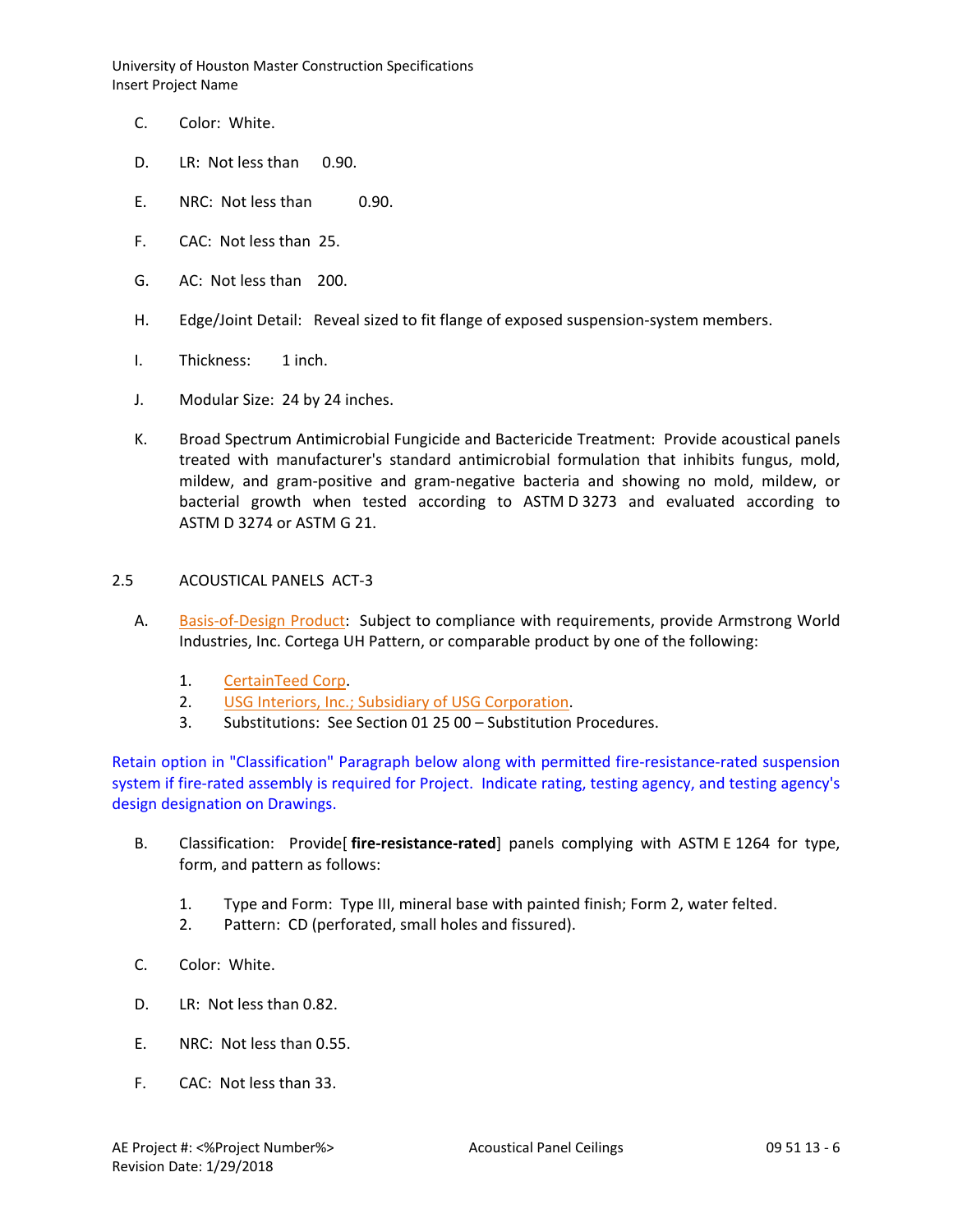G. Edge/Joint Detail: Reveal sized to fit flange of exposed suspension-system members.

## Retain one of two "Thickness" paragraphs below.

- H. Thickness: 5/8 inch.
- I. Modular Size: 24 by 24 inches.
- J. Broad Spectrum Antimicrobial Fungicide and Bactericide Treatment: Provide acoustical panels treated with manufacturer's standard antimicrobial formulation that inhibits fungus, mold, mildew, and gram-positive and gram-negative bacteria and showing no mold, mildew, or bacterial growth when tested according to ASTM D 3273 and evaluated according to ASTM D 3274 or ASTM G 21.
- 2.6 METAL SUSPENSION SYSTEMS, GENERAL
	- A. Recycled Content: Postconsumer recycled content plus one-half of preconsumer recycled content not less than 25 percent.
	- B. Metal Suspension-System Standard: Provide manufacturer's standard direct-hung metal suspension systems of types, structural classifications, and finishes indicated that comply with applicable requirements in ASTM C 635/C 635M.

Retain "High-Humidity Finish" Subparagraph below if required. Finish is generally applicable to hot-dip galvanized steel with G60 (Z180) or greater coating and aluminum systems with anodized finish. ASTM C 635/C 635M requires salt-spray testing and high-humidity testing. On Drawings, show where high-humidity finishes are required.

- 1. High-Humidity Finish: Comply with ASTM C 635/C 635M requirements for "Coating Classification for Severe Environment Performance" where high-humidity finishes are indicated.
- C. Attachment Devices: Size for five times the design load indicated in ASTM C 635/C 635M, Table 1, "Direct Hung," unless otherwise indicated.

"Anchors in Concrete" Subparagraph below does not apply to power-actuated fasteners. Delete if no anchorage to concrete is required or if power-actuated fasteners are acceptable. Verify safety factor with Project's structural engineer. Revise testing methods below if required by authorities having jurisdiction.

1. Anchors in Concrete: Anchors of type and material indicated below, with holes or loops for attaching hangers of type indicated and with capability to sustain, without failure, a load equal to [**five**] <**Insert safety factor**> times that imposed by ceiling construction, as determined by testing according to ASTM E 488 or ASTM E 1512 as applicable, conducted by a qualified testing and inspecting agency.

Retain an option in "Type" Subparagraph below; verify suitability with Project's structural engineer.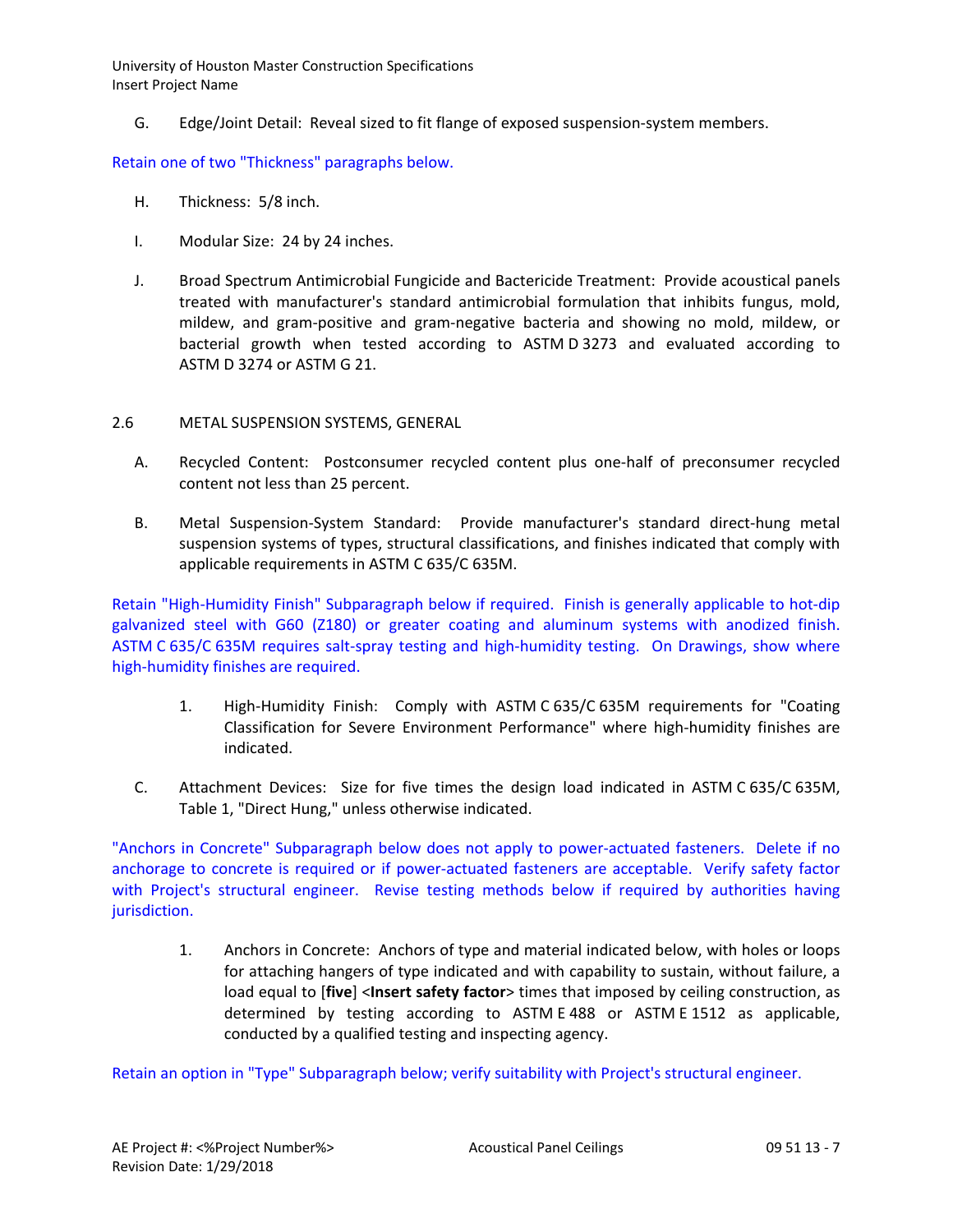# a. Type: [**Cast-in-place**] [**Postinstalled expansion**] [**Postinstalled bonded**] anchors.

Retain one of three "Corrosion Protection" subparagraphs below or, if more than one is required, indicate by inserting location of each on Drawings. Zinc plating of mild class indicated protects against corrosion from an indoor atmosphere with rare condensation and subject to minimum wear or abrasion; revise thickness to suit more corrosive conditions or use stainless steel or nickel-copper alloy, depending on conditions. If postinstalled expansion anchors are used to attach nickel-copper-alloy wire hangers and braces, consider retaining nickel-copper anchors after verifying availability with manufacturers.

- b. Corrosion Protection: Carbon-steel components zinc plated to comply with ASTM B 633, Class Fe/Zn 5 (0.005 mm) for Class SC 1 service condition.
- c. Corrosion Protection: Stainless-steel components complying with ASTM F 593 and ASTM F 594, Group 1 Alloy 304 or 316 for bolts; Alloy 304 or 316 for anchor.
- d. Corrosion Protection: Components fabricated from nickel-copper-alloy rods complying with ASTM B 164 for UNS No. N04400 alloy.

# Retain "Power-Actuated Fasteners in Concrete" Subparagraph below if power-actuated fasteners are allowed. Verify safety factor with Project's structural engineer.

- 2. Power-Actuated Fasteners in Concrete: Fastener system of type suitable for application indicated, fabricated from corrosion-resistant materials, with clips or other accessory devices for attaching hangers of type indicated and with capability to sustain, without failure, a load equal to [**10**] <**Insert safety factor**> times that imposed by ceiling construction, as determined by testing according to ASTM E 1190, conducted by a qualified testing and inspecting agency.
- D. Wire Hangers, Braces, and Ties: Provide wires complying with the following requirements:

Retain one of "Zinc-Coated, Carbon-Steel Wire," "Stainless-Steel Wire," or "Nickel-Copper-Alloy Wire" subparagraphs below unless more than one type of wire is required. If more than one type of wire is required, indicate location of each on Drawings. See Evaluations for discussion on corrosion resistance of hangers and fasteners. Revise hangers to strap type if required by authorities having jurisdiction or by local union regulations.

- 1. Zinc-Coated, Carbon-Steel Wire: ASTM A 641/A 641M, Class 1 zinc coating, soft temper.
- 2. Stainless-Steel Wire: ASTM A 580/A 580M, Type 304, nonmagnetic.
- 3. Nickel-Copper-Alloy Wire: ASTM B 164, nickel-copper-alloy UNS No. N04400.

Retain second option in "Size" Subparagraph below if required by authorities having jurisdiction or if desired for extra security and quality (including corrosion allowance). Because large sizes are difficult to work with, their use could result in poor leveling tolerance.

- 4. Size: Select wire diameter so its stress at three times hanger design load (ASTM C 635/C 635M, Table 1, "Direct Hung") will be less than yield stress of wire, but provide not less than [**0.106-inch-**] [**0.135-inch-**] <**Insert dimension**> diameter wire.
- E. Stabilizer Bars: Manufacturer's standard perimeter stabilizers designed to accommodate lateral forces.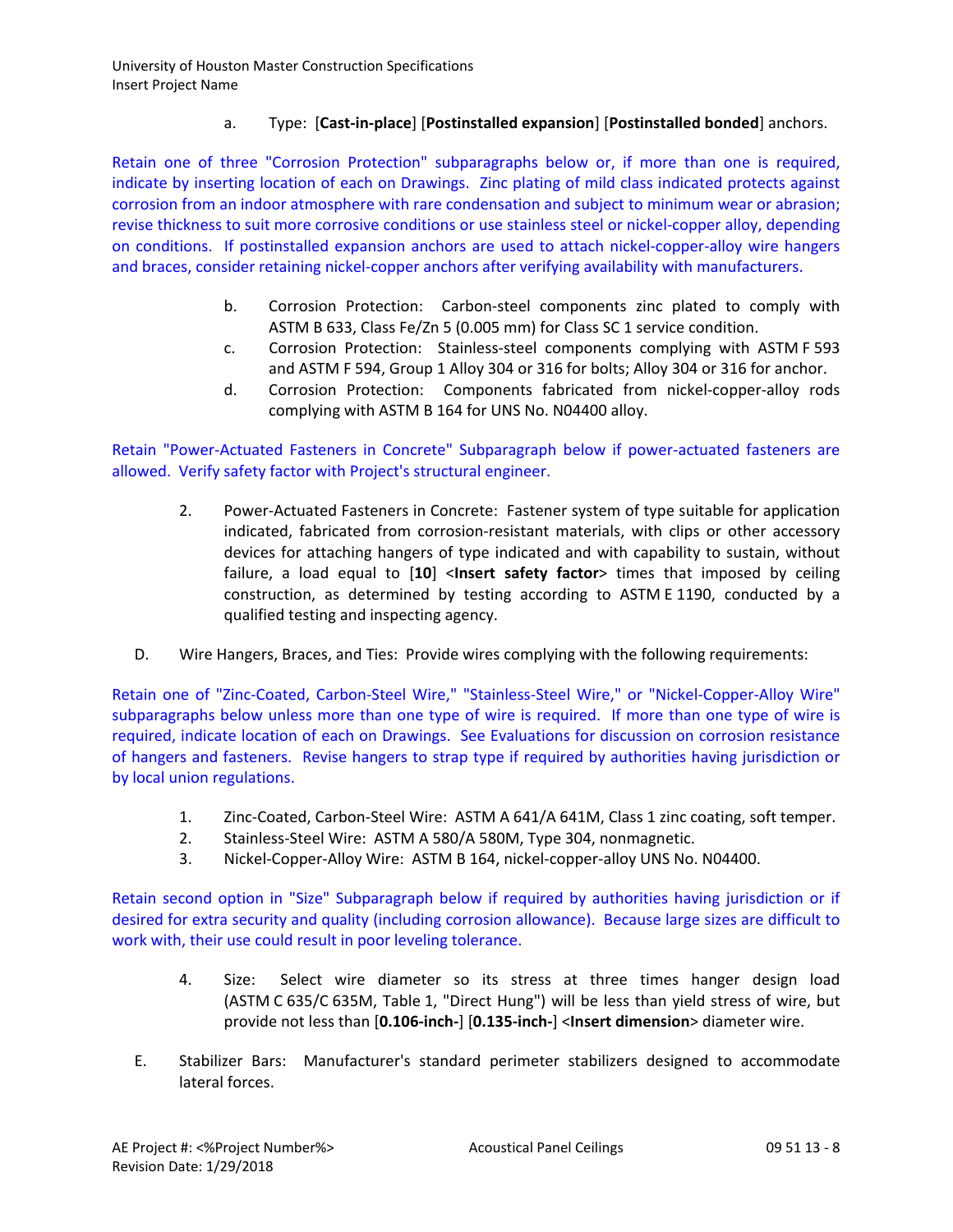F. Hold-Down Clips: Where indicated, provide manufacturer's standard hold-down clips spaced 24 inches o.c. on all cross tees.

Retain "Impact Clips" Paragraph below if required. Indicate location on Drawings or by inserts.

G. Impact Clips: Where indicated, provide manufacturer's standard impact-clip system designed to absorb impact forces against acoustical panels.

Retain "Clean-Room Gasket System" Paragraph below if required. Verify, with manufacturers, product availability and compatibility of gasket type with panels and suspension system specified. Indicate location on Drawings or by inserts.

H. Clean-Room Gasket System: Where indicated, provide manufacturer's standard system, including [**manufacturer's standard**] [**closed-cell PVC**] [**neoprene**] [**antimicrobial**] gasket and related adhesives, tapes, seals, and retention clips, designed to seal out foreign material from and maintain positive pressure in clean room.

## 2.7 METAL SUSPENSION SYSTEM Type 1

- A. [Basis-of-Design Product:](http://www.specagent.com/LookUp/?ulid=345&mf=04&src=wd) Subject to compliance with requirements, provide Armstrong World Industries, Inc. Silhouette XL 1/8" Reveal, or comparable product by one of the following:
	- 1. [CertainTeed Corp.](http://www.specagent.com/LookUp/?uid=123456792930&mf=04&src=wd)
	- 2. [USG Interiors, Inc.; Subsidiary of USG Corporation.](http://www.specagent.com/LookUp/?uid=123456815587&mf=04&src=wd)
	- 3. Substitutions: See Section 01 25 00 Substitution Procedures..
- B. Narrow-Face, Capped, Double-Web, Steel Suspension System: Main and cross runners roll formed from cold-rolled steel sheet; prepainted, electrolytically zinc coated, or hot-dip galvanized according to ASTM A 653/A 653M, not less than G30 coating designation; with prefinished 9/16-inch- wide metal caps on flanges.
	- 1. Structural Classification: Heavy-duty system.
	- 2. End Condition of Cross Runners: butt-edge type.
	- 3. Face Design: Flanges formed with an integral center reveal.
	- 4. Cap Material: Steel cold-rolled sheet.
	- 5. Cap Finish: Painted white .

## 2.8 METAL SUSPENSION SYSTEM Type 2

- A. [Basis-of-Design Product:](http://www.specagent.com/LookUp/?ulid=345&mf=04&src=wd) Subject to compliance with requirements, provide Armstrong World Industries, Inc. Suprafine XL, or comparable product by one of the following:
	- 1. [CertainTeed Corp.](http://www.specagent.com/LookUp/?uid=123456792930&mf=04&src=wd)
	- 2. [USG Interiors, Inc.; Subsidiary of USG Corporation.](http://www.specagent.com/LookUp/?uid=123456815587&mf=04&src=wd)
	- 3. Substitutions: See Section 01 25 00 Substitution Procedures..
- B. Narrow-Face, Capped, Double-Web, Steel Suspension System: Main and cross runners roll formed from cold-rolled steel sheet; prepainted, electrolytically zinc coated, or hot-dip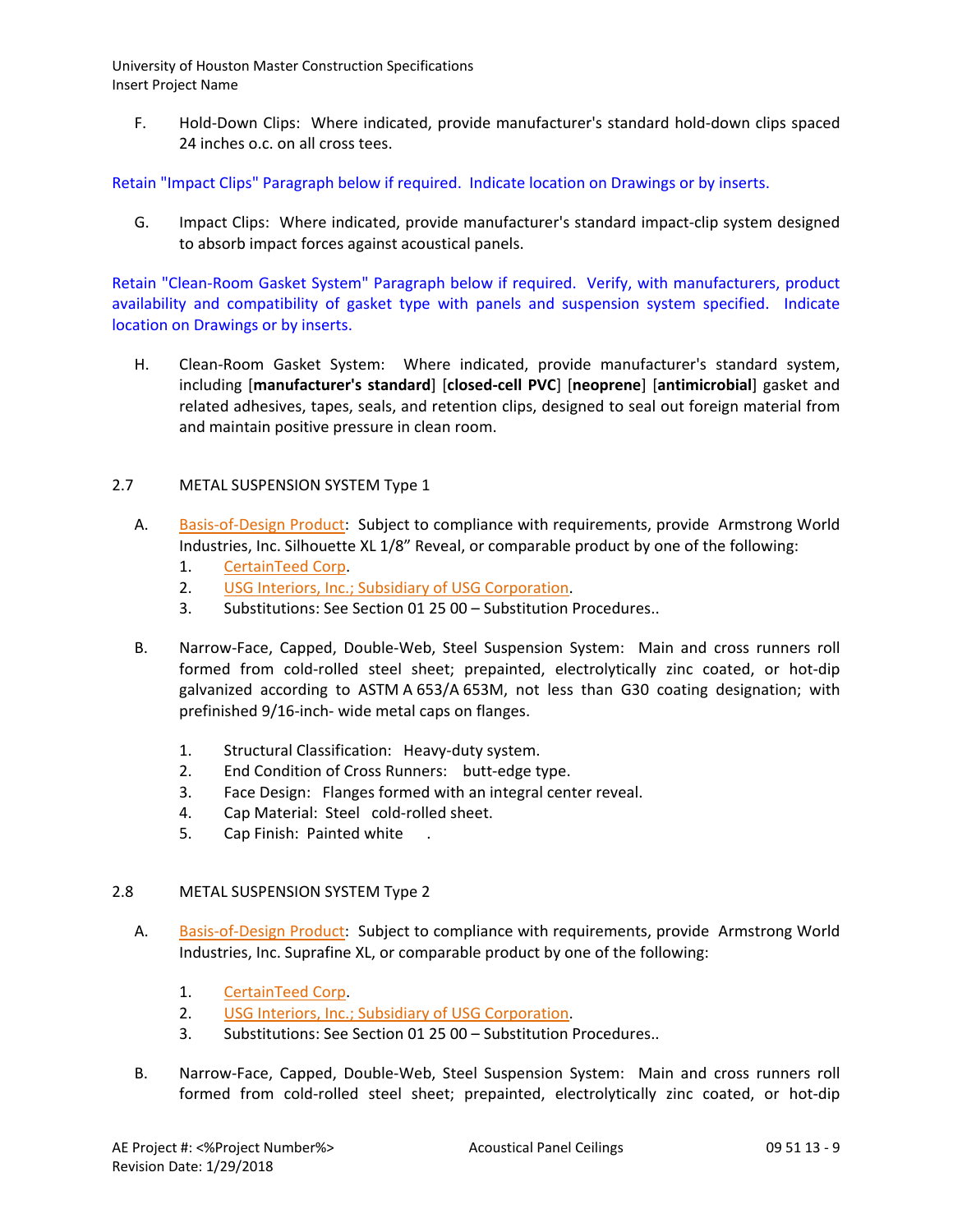galvanized according to ASTM A 653/A 653M, not less than G30 coating designation; with prefinished 9/16-inch- wide metal caps on flanges.

- 1. Structural Classification: Heavy-duty system.
- 2. End Condition of Cross Runners: butt-edge type.
- 3. Face Design: Flat, flush.
- 4. Cap Material: Steel cold-rolled sheet.
- 5. Cap Finish: Painted white

## 2.9 METAL EDGE MOLDINGS AND TRIM

Retain "Manufacturers" Paragraph and list of manufacturers below to require products from manufacturers listed or a comparable product from other manufacturers.

- A. Manufacturers: Subject to compliance with requirements, provide products by one of the following :
	- 1. [Armstrong World Industries, Inc.](http://www.specagent.com/LookUp/?uid=123456792935&mf=04&src=wd)
	- 2. [CertainTeed Corp.](http://www.specagent.com/LookUp/?uid=123456792937&mf=04&src=wd)
	- 3. [USG Interiors, Inc.; Subsidiary of USG Corporation.](http://www.specagent.com/LookUp/?uid=123456815588&mf=04&src=wd)
	- 4. Substitutions: See Section 01 25 00 Substitution Procedures.
- B. Roll-Formed, Sheet-Metal Edge Moldings and Trim: Type and profile indicated or, if not indicated, manufacturer's standard moldings for edges and penetrations; formed from sheet metal of same material, finish, and color as that used for exposed flanges of suspensionsystem runners.
	- 1. Provide manufacturer's standard edge moldings that fit acoustical panel edge details and suspension systems indicated and that match width and configuration of exposed runners unless otherwise indicated.
	- 2. For lay-in panels with reveal edge details, provide stepped edge molding that forms reveal of same depth and width as that formed between edge of panel and flange at exposed suspension member .
	- 3. For circular penetrations of ceiling, provide edge moldings fabricated to diameter required to fit penetration exactly.

## 2.10 ACOUSTICAL SEALANT

- A. [Products:](http://www.specagent.com/LookUp/?ulid=347&mf=04&src=wd) Subject to compliance with requirements, available products that may be incorporated into the Work include, but are not limited to, the following:
	- 1. Acoustical Sealant for Exposed and Concealed Joints:
		- a. [Pecora Corporation;](http://www.specagent.com/LookUp/?uid=123456826024&mf=04&src=wd) AC-20 FTR Acoustical and Insulation Sealant.
		- b. [USG Corporation;](http://www.specagent.com/LookUp/?uid=123456826025&mf=04&src=wd) SHEETROCK Acoustical Sealant.
	- 2. [Acoustical Sealant for Concealed Joints:](http://www.specagent.com/LookUp/?ulid=348&mf=04&src=wd)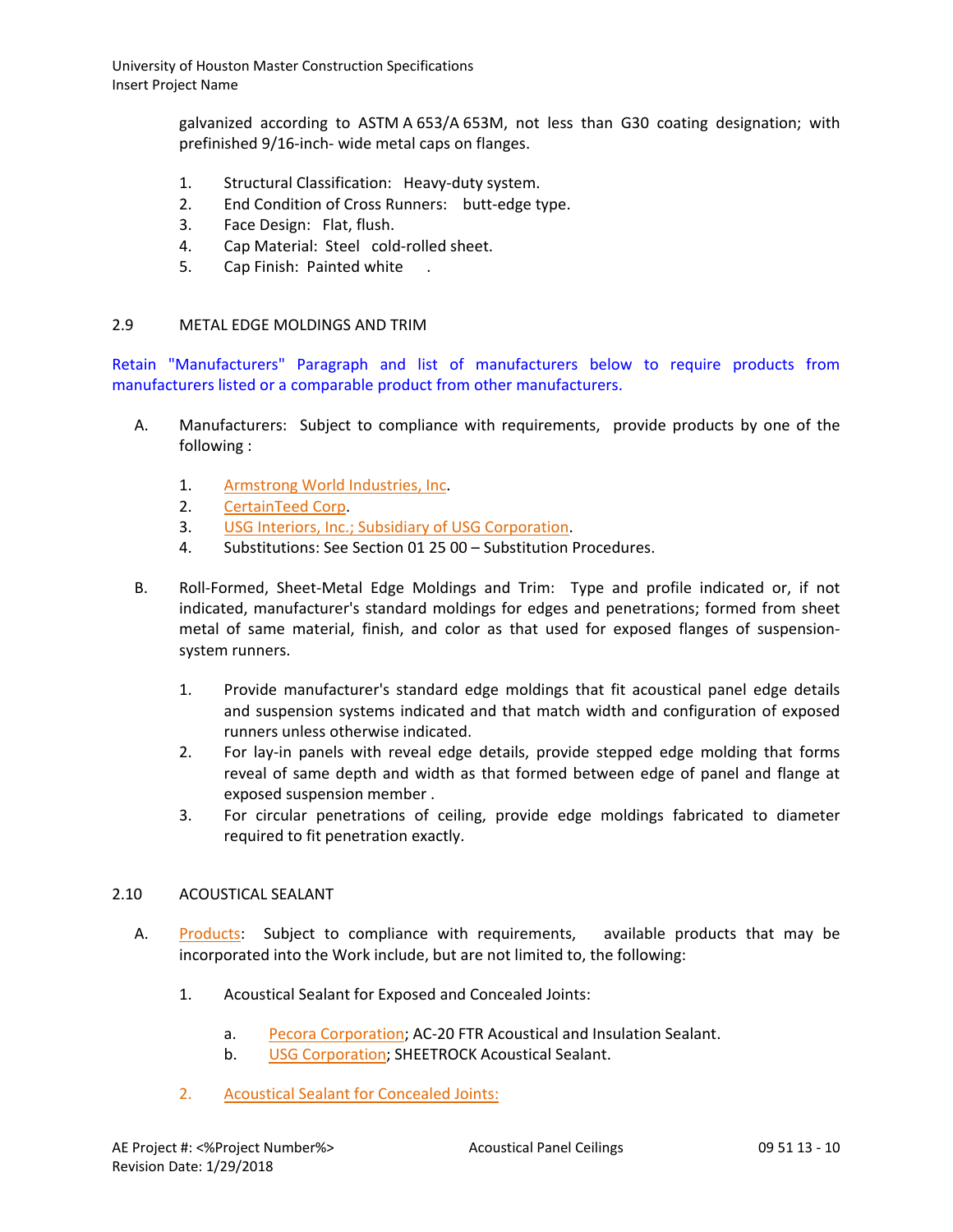- a. [Henkel Corporation;](http://www.specagent.com/LookUp/?uid=123456826026&mf=04&src=wd) OSI Pro-Series SC-175 Acoustical Sound Sealant.
- b. [Pecora Corporation;](http://www.specagent.com/LookUp/?uid=123456826027&mf=04&src=wd) AIS-919.
- c. [Tremco, Inc.](http://www.specagent.com/LookUp/?uid=123456826028&mf=04&src=wd); Tremco Acoustical Sealant.
- B. Acoustical Sealant: Manufacturer's standard sealant complying with ASTM C 834 and effective in reducing airborne sound transmission through perimeter joints and openings in building construction as demonstrated by testing representative assemblies according to ASTM E 90.
	- 1. Exposed and Concealed Joints: Nonsag, paintable, nonstaining latex sealant.
	- 2. Concealed Joints: Nondrying, nonhardening, nonskinning, nonstaining, gunnable, synthetic-rubber sealant.
	- 3. Acoustical sealant shall have a VOC content of 250 g/L or less when calculated according to 40 CFR 59, Subpart D (EPA Method 24).

## PART 3 - EXECUTION

## 3.1 EXAMINATION

- A. Examine substrates, areas, and conditions, including structural framing to which acoustical panel ceilings attach or abut, with Installer present, for compliance with requirements specified in this and other Sections that affect ceiling installation and anchorage and with requirements for installation tolerances and other conditions affecting performance of acoustical panel ceilings.
- B. Examine acoustical panels before installation. Reject acoustical panels that are wet, moisture damaged, or mold damaged.
- C. Proceed with installation only after unsatisfactory conditions have been corrected.

## 3.2 PREPARATION

A. Measure each ceiling area and establish layout of acoustical panels to balance border widths at opposite edges of each ceiling. Avoid using less-than-half-width panels at borders, and comply with layout shown on reflected ceiling plans.

### 3.3 INSTALLATION

A. General: Install acoustical panel ceilings to comply with ASTM C 636/C 636M , according to manufacturer's written instructions and CISCA's "Ceiling Systems Handbook."

## Retain "Fire-Rated Assembly" Subparagraph below if applicable.

- 1. Fire-Rated Assembly: Install fire-rated ceiling systems according to tested fire-rated design.
- B. Suspend ceiling hangers from building's structural members and as follows: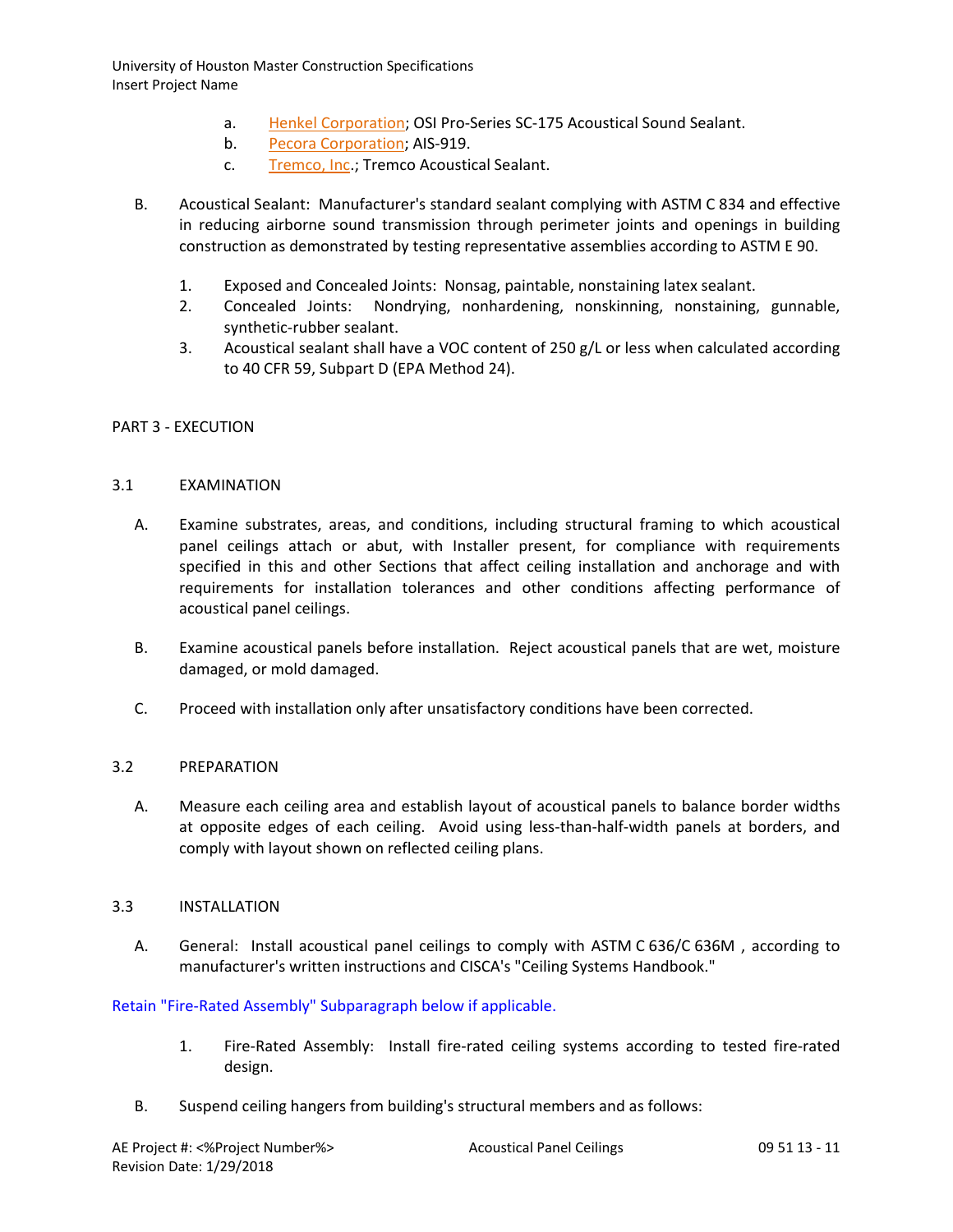> 1. Install hangers plumb and free from contact with insulation or other objects within ceiling plenum that are not part of supporting structure or of ceiling suspension system.

Retain option in first subparagraph below only if fire-resistance-rated ceilings are retained.

- 2. Splay hangers only where required [ **and, if permitted with fire-resistance-rated ceilings,**] to miss obstructions; offset resulting horizontal forces by bracing, countersplaying, or other equally effective means.
- 3. Where width of ducts and other construction within ceiling plenum produces hanger spacings that interfere with location of hangers at spacings required to support standard suspension-system members, install supplemental suspension members and hangers in form of trapezes or equivalent devices.
- 4. Secure wire hangers to ceiling-suspension members and to supports above with a minimum of three tight turns. Connect hangers directly either to structures or to inserts, eye screws, or other devices that are secure and appropriate for substrate and that will not deteriorate or otherwise fail due to age, corrosion, or elevated temperatures.
- 5. Do not support ceilings directly from permanent metal forms or floor deck. Fasten hangers to cast-in-place hanger inserts, postinstalled mechanical or adhesive anchors, or power-actuated fasteners that extend through forms into concrete.
- 6. When steel framing does not permit installation of hanger wires at spacing required, install carrying channels or other supplemental support for attachment of hanger wires.
- 7. Do not attach hangers to steel deck tabs.

Retain first subparagraph below unless attaching to the roof deck is permitted by the structural engineer and authorities having jurisdiction. Revise if structural members are spaced too far apart for hangers and another method is required. For alternatives that may need to be detailed on Drawings, consult structural engineer and see CISCA's guidelines.

- 8. Do not attach hangers to steel roof deck. Attach hangers to structural members.
- 9. Space hangers not more than 48 inches o.c. along each member supported directly from hangers unless otherwise indicated; provide hangers not more than 8 inches from ends of each member.
- 10. Size supplemental suspension members and hangers to support ceiling loads within performance limits established by referenced standards and publications.
- C. Secure bracing wires to ceiling suspension members and to supports with a minimum of four tight turns. Suspend bracing from building's structural members as required for hangers, without attaching to permanent metal forms, steel deck, or steel deck tabs. Fasten bracing wires into concrete with cast-in-place or postinstalled anchors.
- D. Install edge moldings and trim of type indicated at perimeter of acoustical ceiling area and where necessary to conceal edges of acoustical panels.
	- 1. Apply acoustical sealant where required on drawings in a continuous ribbon concealed on back of vertical legs of moldings before they are installed.
	- 2. Screw attach moldings to substrate at intervals not more than 16 inches o.c. and not more than 3 inches from ends, leveling with ceiling suspension system to a tolerance of 1/8 inch in 12 feet. Miter corners accurately and connect securely.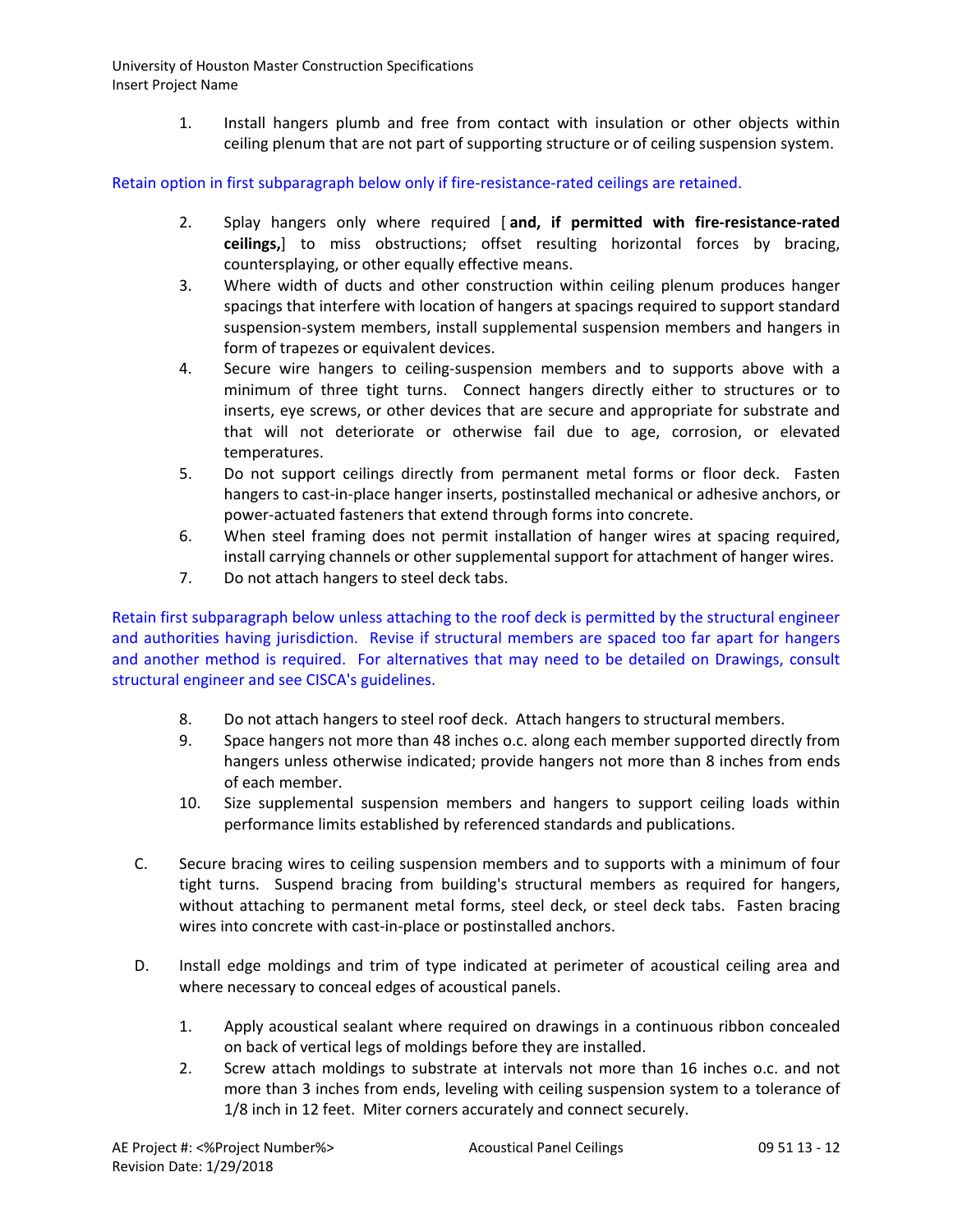- 3. Do not use exposed fasteners, including pop rivets, on moldings and trim.
- E. Install suspension-system runners so they are square and securely interlocked with one another. Remove and replace dented, bent, or kinked members.
- F. Install acoustical panels with undamaged edges and fit accurately into suspension-system runners and edge moldings. Scribe and cut panels at borders and penetrations to provide a neat, precise fit.
	- 1. For reveal-edged panels on suspension-system runners, install panels with bottom of reveal in firm contact with top surface of runner flanges.
	- 2. For reveal-edged panels on suspension-system members with box-shaped flanges, install panels with reveal surfaces in firm contact with suspension-system surfaces and panel faces flush with bottom face of runners.
	- 3. Paint cut edges of panel remaining exposed after installation; match color of exposed panel surfaces using coating recommended in writing for this purpose by acoustical panel manufacturer.
	- 4. Install hold-down clips in areas indicated, in areas required by authorities having jurisdiction, and for fire-resistance ratings; space as recommended by panel manufacturer's written instructions unless otherwise indicated.

Retain first subparagraph below for clean-room requirements.

5. Install clean-room gasket system in areas indicated, sealing each panel and fixture as recommended by panel manufacturer's written instructions.

## Retain subparagraph below for fire-resistance-rated assemblies.

6. Protect lighting fixtures and air ducts to comply with requirements indicated for fireresistance-rated assembly.

## 3.4 FIELD QUALITY CONTROL

- A. Testing Agency: Engage a qualified testing agency to perform tests and inspections and prepare test reports.
- B. Perform the following tests and inspections of completed installations of acoustical panel ceiling hangers and anchors and fasteners in successive stages. Do not proceed with installations of acoustical panel ceiling hangers for the next area until test results for previously completed installations show compliance with requirements.
	- 1. Extent of Each Test Area: When installation of ceiling suspension systems on each floor has reached 20 percent completion but no panels have been installed.

Verify loadings in two subparagraphs below with structural engineer based on ceiling loadings and seismic zone where Project is located. CISCA's "Guidelines for Seismic Restraint of Direct-Hung Suspended Ceiling Assemblies - Seismic Zones 3 & 4" requires hanger wire attachment devices to be "capable of supporting 100 lbf (445 N)."